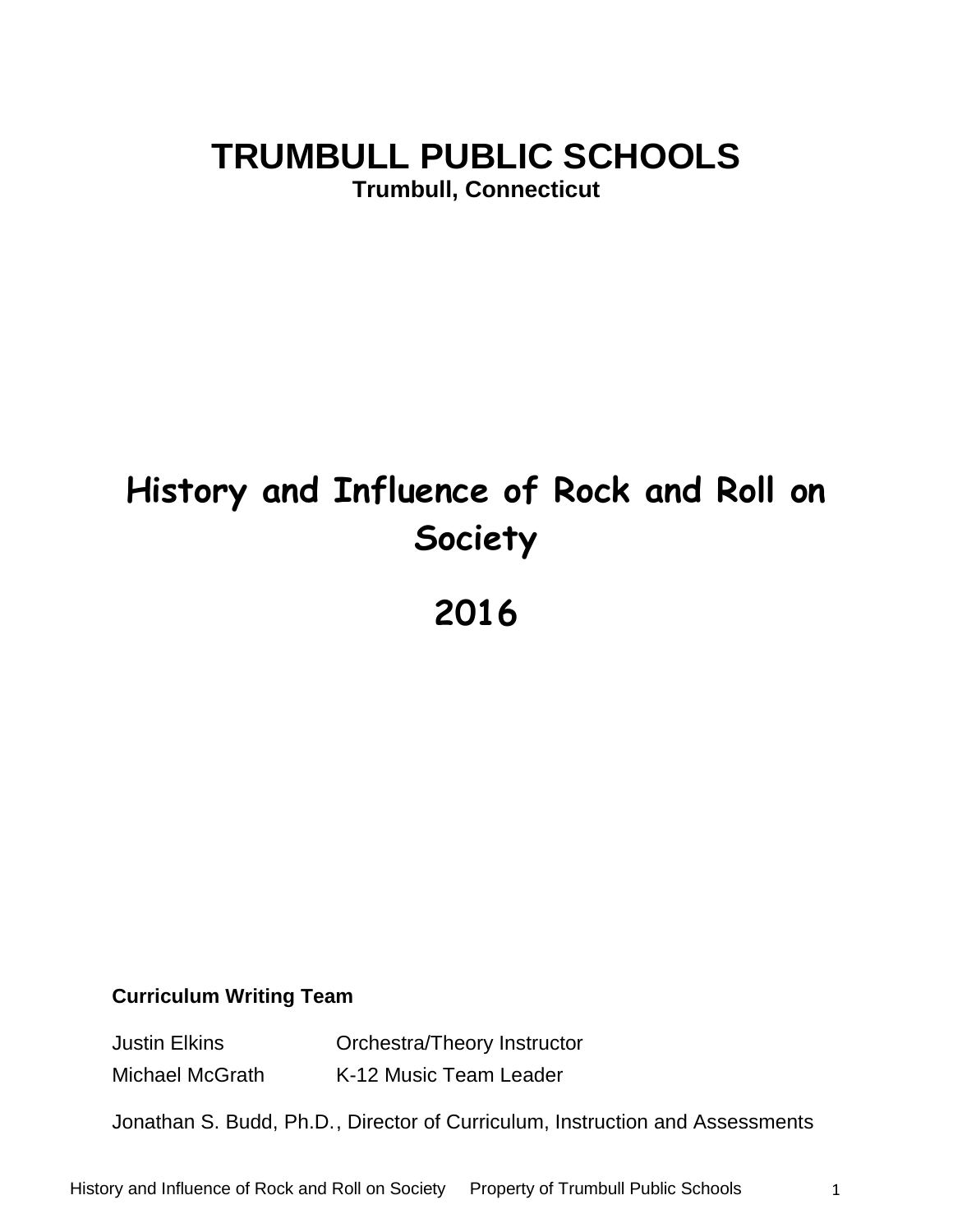# **History and Influence of Rock and Roll on Society**

# **Table of Contents**

The Trumbull Board of Education will continue to take Affirmative Action to ensure that no persons are discriminated against in its employment.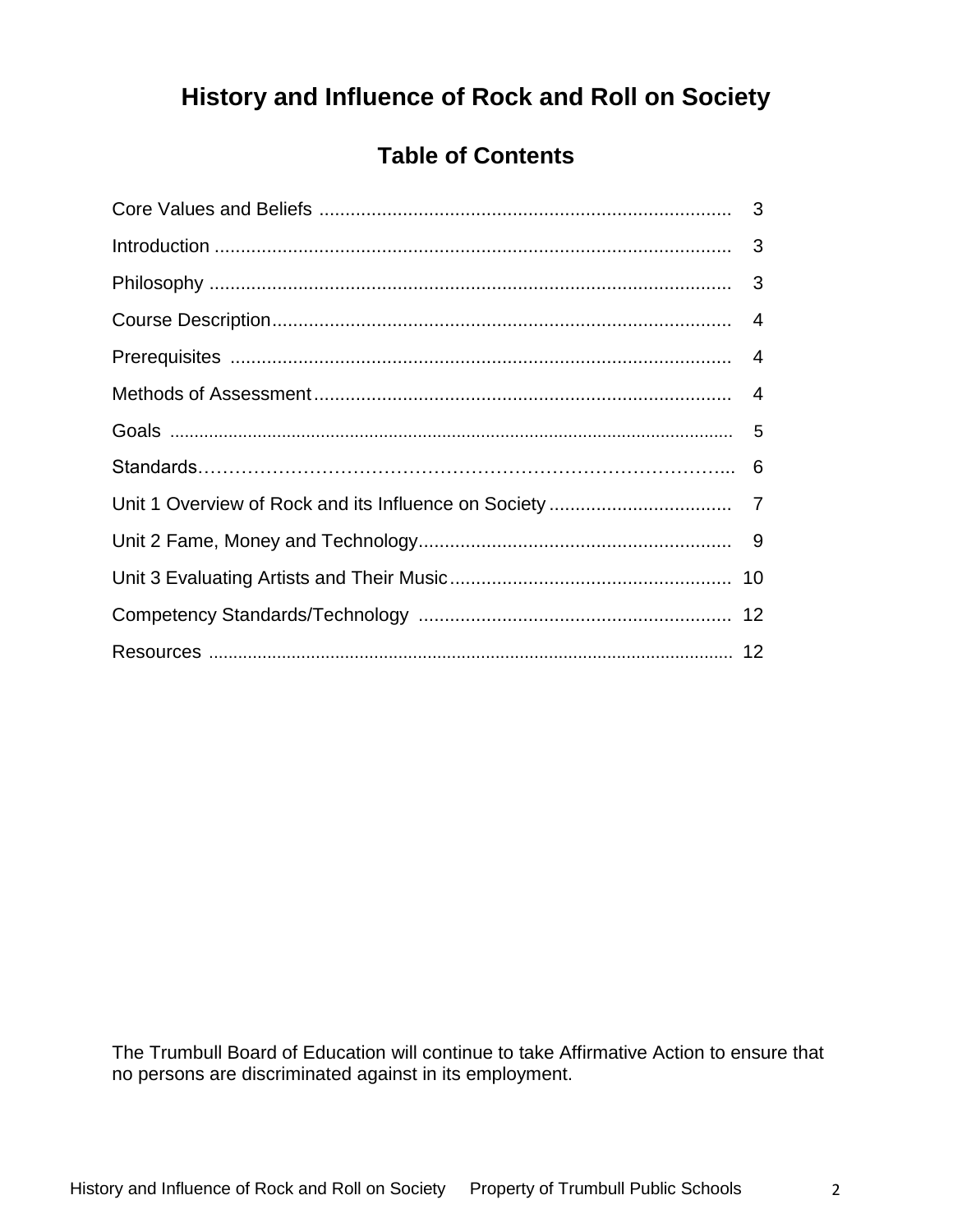# **CORE VALUES AND BELIEFS**

The Trumbull School Community, which engages in an environment conducive to learning, believes that all students will read and write effectively, therefore communicating in an articulate and coherent manner. All students will participate in activities that address problem-solving through critical thinking. Students will use technology as a tool in decision making. We believe that by fostering self-confidence, self-directed and student-centered activities, we will encourage independent thinking and learning. We believe ethical conduct to be paramount in sustaining our welcoming school climate.

We believe:

- Music is an inextricable part of the human experience, and every individual is inherently musical.
- Every student should be assured a high-quality course of music instruction, taught by qualified music educators.
- Music is a pillar of cultural heritage and a means for interdisciplinary learning.
- Music is an essential, core subject, and providing a musical education is a necessary part of educating the whole child. Therefore, every student should be offered opportunities to perform, create, respond, and connect musically.
- Learning music gives students a mode of artistic expression, a sense of music appreciation, and the tools needed for becoming lifelong musical learners.
- All individuals should have the high-quality resources and facilities necessary to achieve success within a challenging curriculum.

# **INTRODUCTION**

History and Influence of Rock and Roll on Society is a high school elective course designed for any student regardless of musical experience. Using Rock and Pop music, students will be introduced to how music is structured and how music, specifically of the 1950's to the present, was and is intertwined with societal events. Students will discover how events in society shaped the music as a means of expression, and how music shaped the events surrounding it. In the end, students will have a greater appreciation for and understanding of music, will be able to listen more critically, and will be able to connect music with the world in a more meaningful way.

# **PHILOSOPHY**

Music is one of the most universal of all arts, existing from the very beginnings of human civilization, and has been and continues to be a way for people to express their emotions. Just as the societal events surrounding music affect the way music sounds and the type of music that people create, so too has music affected the events surrounding it, helping to shape history. By studying and listening to music from various decades more critically, one can appreciate (more meaningfully) both the music and the times it was created in.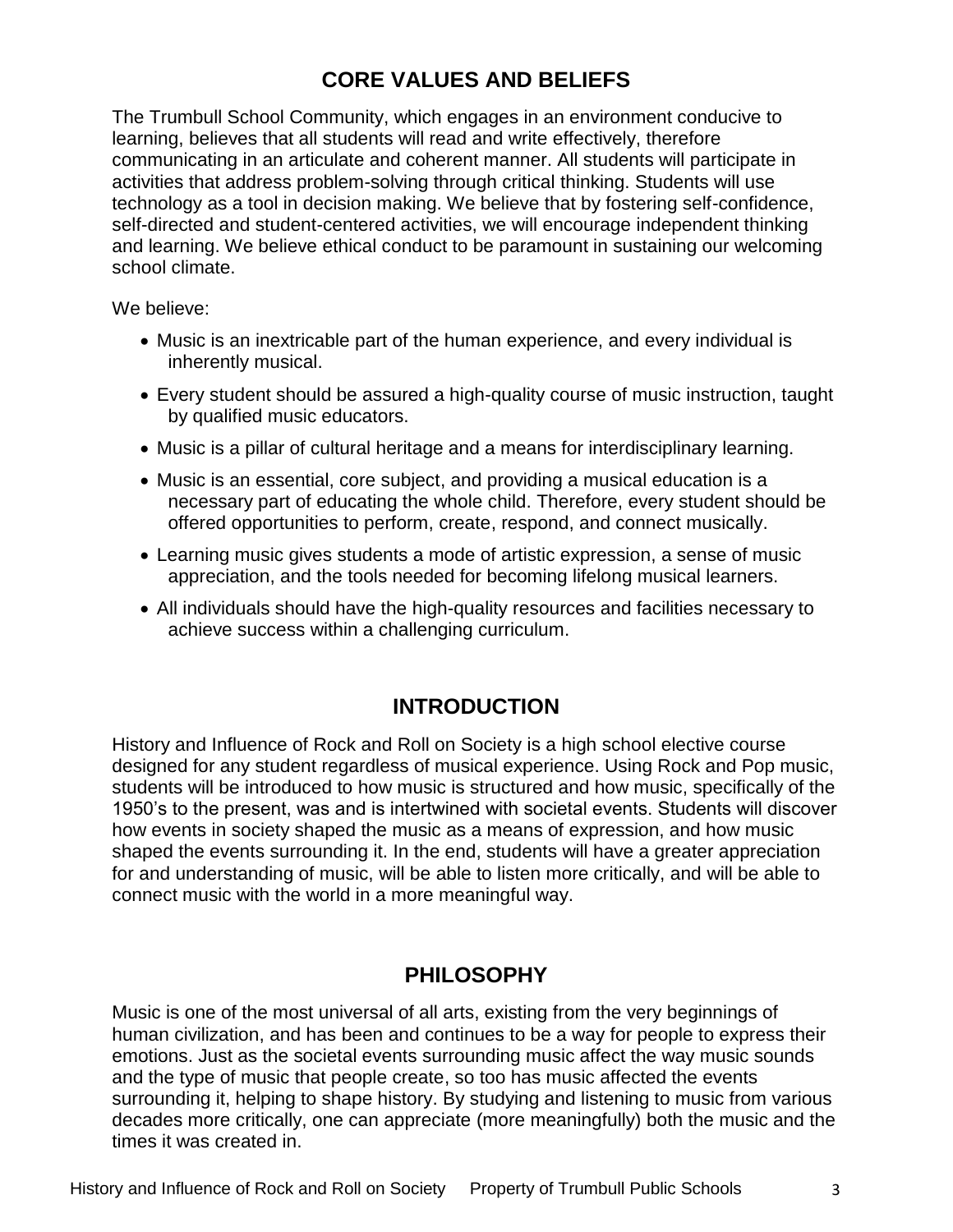#### **COURSE DESCRIPTION**

#### **Course Name**

History and Influence of Rock and Roll on Society

#### **Prerequisites**

Elective course – open to any ninth, tenth, eleventh, or twelfth grade students.

#### **Materials Required**

Students will keep materials, handouts, and a music listening journal organized in a binder.

#### **General Description of the Course**

Students will learn the fundamentals of music, including beat, rhythm, pitch, melody, form, and harmony, through studying a wide range of pop and rock music, from classic to the current. Students will gain greater understanding of how music is constructed, including the role of technology, and be able to understand the history and evolution of the beginnings of rock to the current trends.

#### **Major Projects**

Students will map out the structure and major elements of a song of their choice and present that research to the class..

Students will create a computer presentation on a band/artist of their choice; they will research and connect that band/artist to the materials learned over the semester.

#### **Assessments**

There will be ongoing journal checks in which teacher will provide feedback on journal/listening prompts.

There will be ongoing quizzes and tests.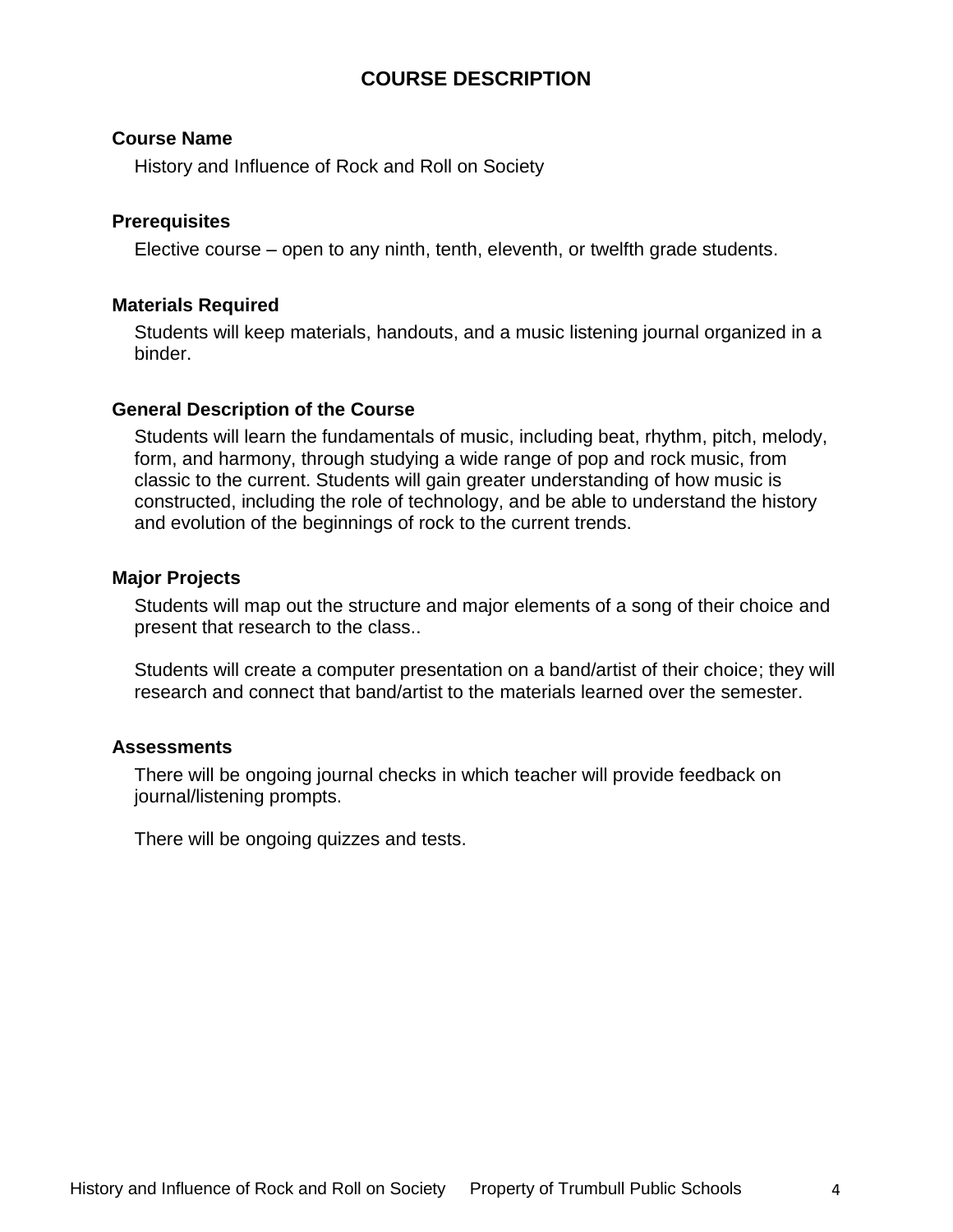### **GOALS**

#### *Students will:*

- Develop critical/active listening skills
- Trace the evolution of Rock and Pop from the beginnings to the current, learning about key history, influences, and prominent artists
- Connect music on a broader scale to the events/thoughts/attitudes of the times it was created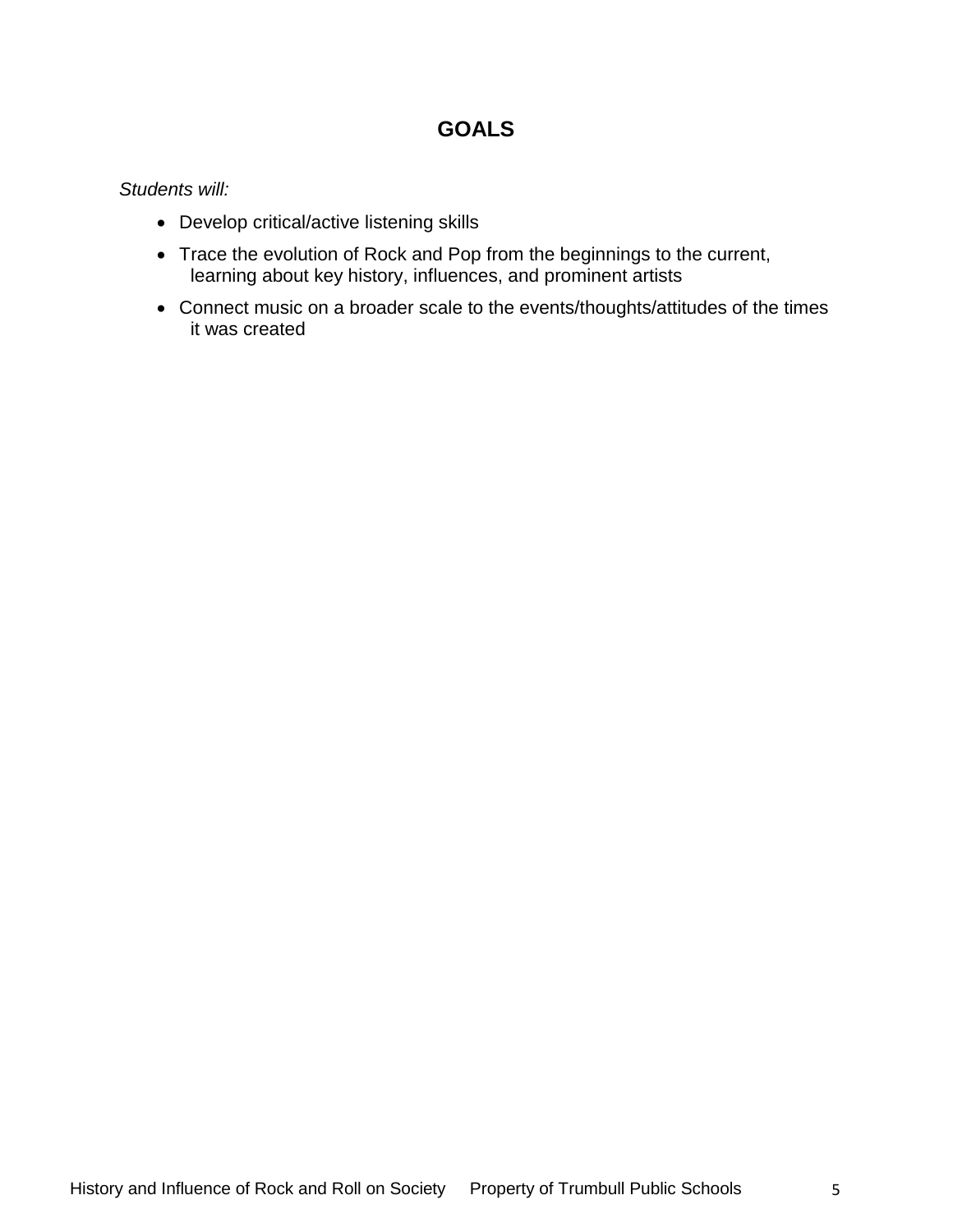# **MUSIC STANDARDS**

#### **The Performance Standards align with the 2014 National Core Arts Standards for Music.**

#### **I. CREATING**

- Imagine: The creative ideas, concepts, and feelings that influence musicians' work emerge from a variety of sources.
- Plan and Make: Musicians' creative choices are influenced by their expertise, context, and expressive intent.
- Evaluate and Refine: Musicians evaluate and refine their wok through openness to new ideas, persistence, and the application of appropriate criteria.
- Present: Musicians' presentation of creative work is the culmination of a process of creation and communication.

#### **ll. PERFORMING**

- Select: Performers' interest in and knowledge of musical works, understanding of their own technical skill, and the context for a performance influence the selection of repertoire.
- Analyze: Analyzing creators' context and how they manipulate elements of music provides insight into their intent and informs performance.
- Interpret: Performers make interpretive decisions based on their understanding of context and expressive intent.
- Rehearse, Evaluate, and Refine: To express their musical ideas, musicians analyze, evaluate, and refine their performance over time through openness to new ideas, persistence, and the application of appropriate criteria.
- Present: Musicians judge performance based on criteria that vary across time, place, and cultures. The context and how a work is presented influence the audience response.

#### **III. RESPONDING**

- Select: Individuals' selection of musical works is influenced by their interests, experiences, understandings, and purposes.
- Analyze: Response to music is informed by analyzing context (social, cultural, and historical) and how creators and performers manipulate the elements of music.
- Interpret: Through their use of elements and structures of music, creators and performers provide clues to their expressive intent.
- Evaluate: The personal evaluation of musical works and performances is informed by analysis, interpretation, and established criteria.

#### **IV. CONNECTING**

- Musicians connect their personal interests, experiences, ideas, and knowledge to creating, performing, and responding.
- Understanding connections to varied contexts and daily life enhances musicians' creating, performing, and responding.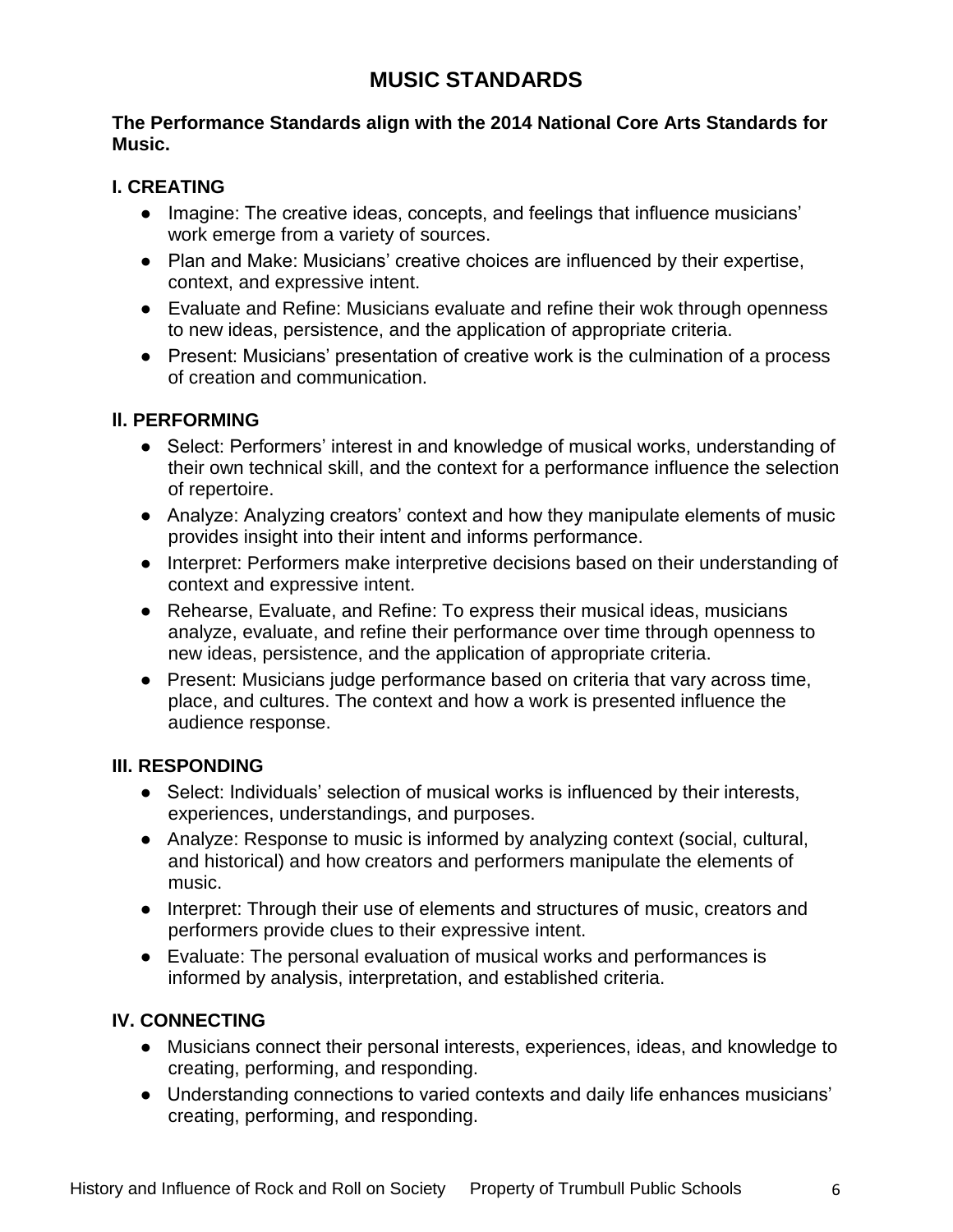# **Unit 1 – Overview of Rock and its Influence on Society**

*At the completion of this unit, students will:*

- MU:Cn10.0.CIIa Demonstrate how interests, knowledge, and skills relate to personal choices and intent when creating, performing and responding to music.
- MU:Cn11.0.C.IIa Demonstrate understanding of relationships between music and the other arts, other disciplines, varied contexts, and daily life.
- MUS:Pr4.1.C.Ia Identify and select specific excerpts, passages, or sections in musical works that express a personal experience, mood, visual image, or storyline in simple forms (such as one-part, cyclical, binary).

MU:Cr1.1.C.IIa Describe and demonstrate how sounds and musical ideas can be used to represent sonic events, memories, visual images, concepts, texts, or storylines.

#### **Essential Questions**

- What makes music vital to human existence?
- What role has music played in society and what role does it play right now?

#### **Focus Questions**

- How is active listening different from passive listening? What should I listen for?
- How does one define "pop" music?
- What is the importance of the chorus/verse song structure?
- How does society affect music and music affect society?
- What is the importance of "Rock around the Clock" by Bill Haley and the Comets and what does it show about the birth of Rock and Roll?
- What major influence did Elvis have on Rock?
- What led to and what was the significance of the British Invasion?
- How did the Hippie culture influence music?
- How did other genres of music, such as Folk and Soul, compete/co-exist with Rock?
- How was the message of music of the beginning of Rock (mid-1950's) different from the message of later rock of the 1960's?

#### **Scope and Sequence**

- Basic elements of music and practice in listening actively
- Topics of how music affects society and society affects music
- The origin of and key facts of Rock and Roll from 50's rock, British Invasion, Folk/Soul, and Woodstock-era music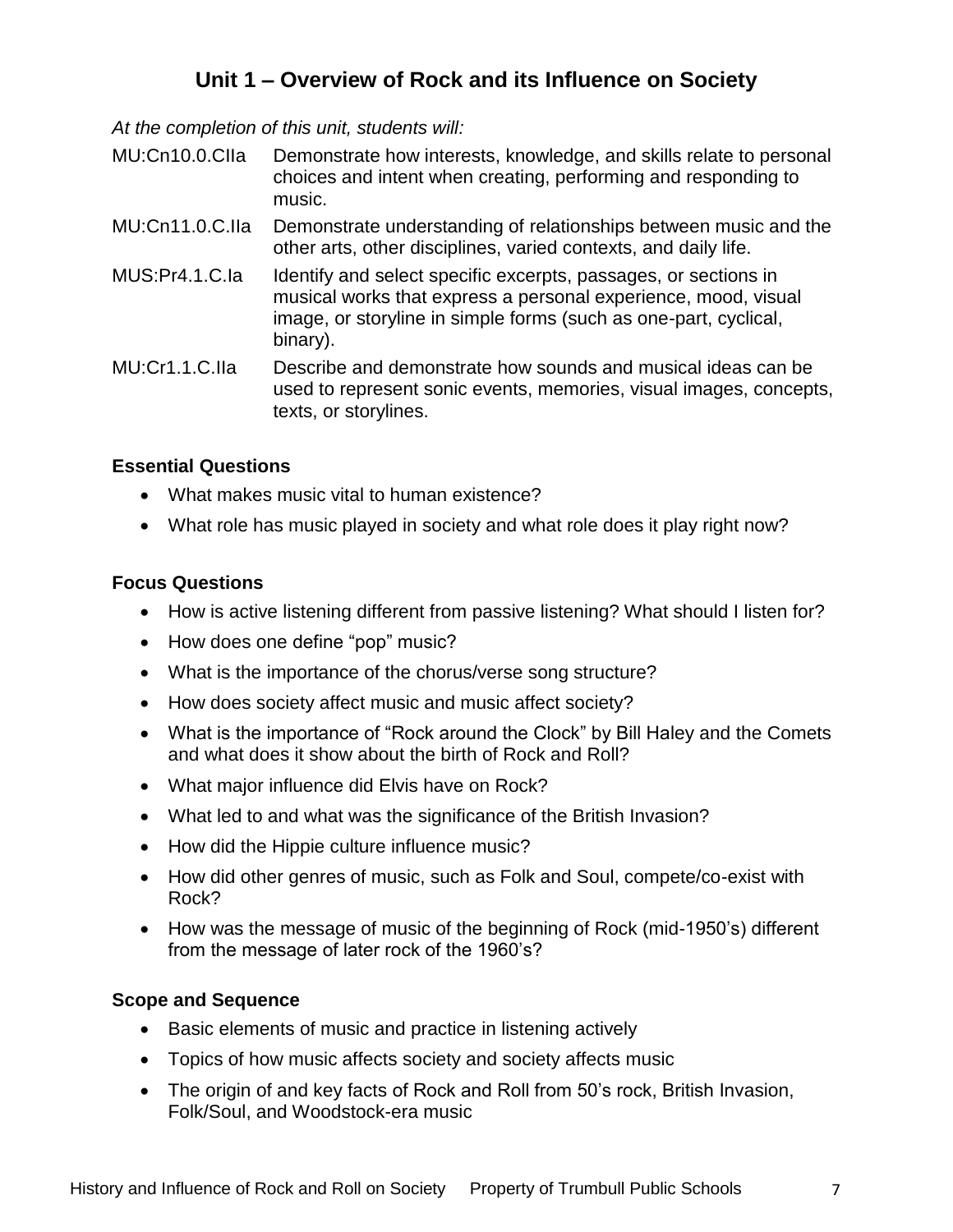#### **Instructional/Teaching Strategies**

- Having students listen to contrasting songs and describe the difference between musical elements used.
- Modeling and having students map out sections of two contrasting songs in the same song structure, and then map out songs of their choice
- Assigning students to read essays on the Civil Rights movement and music and Beyoncé and female empowerment and compare and connect the two in their own writing

#### **Assured Experiences/Projects**

- Students will complete an essay on how music affects society and society affects music.
- Students will map out the structure and main musical elements of a song of their choice and present that research to the class.

#### **Evaluation/Assessment Methods**

- On a regular basis, teacher will give immediate verbal feedback to students on class discussions/activities.
- Teacher will regularly collect student' listening journals and assess their responses to listening prompts.

#### **Time Allotment/Pacing Guide**

Approximately 7 weeks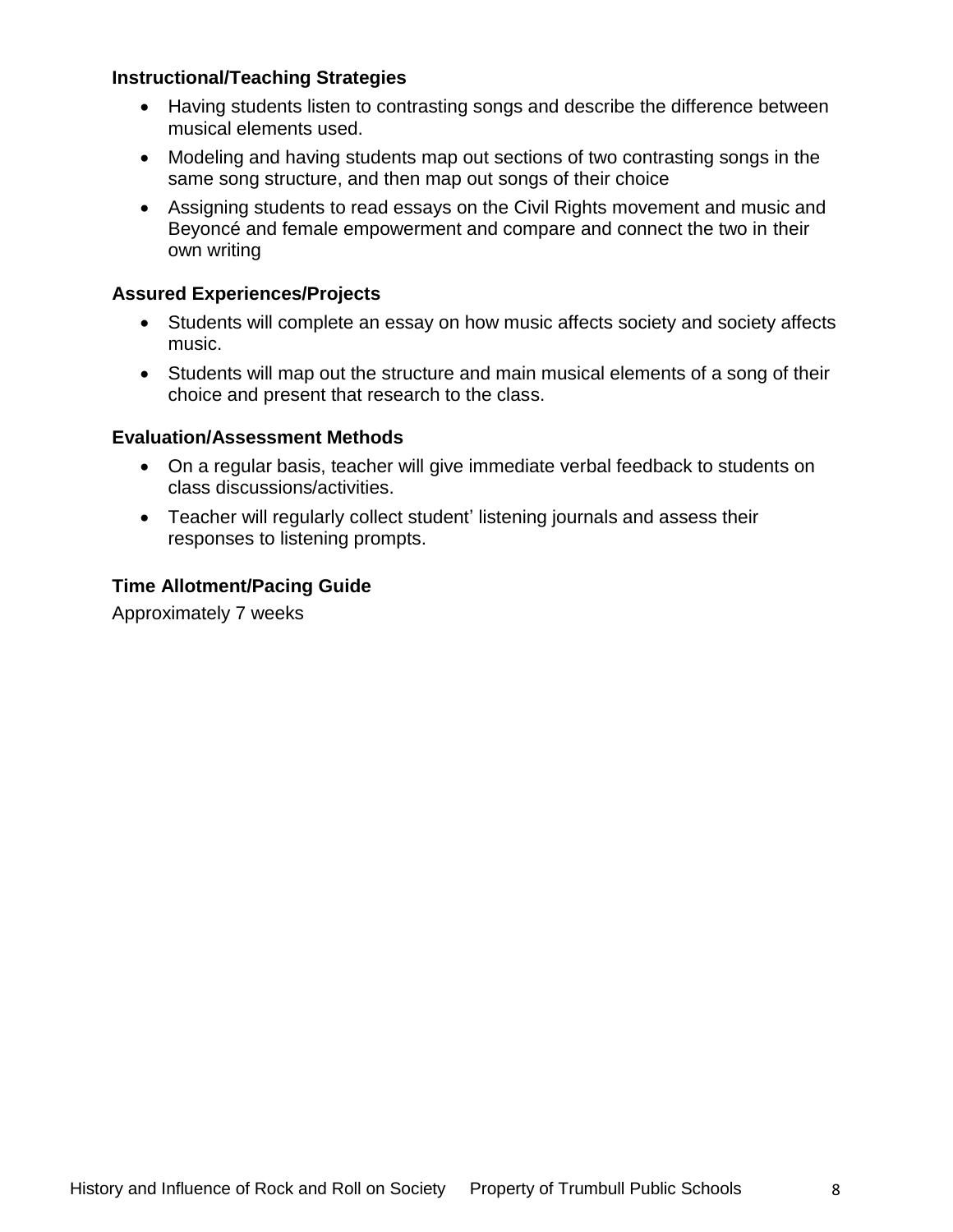# **Unit 2 – Fame, Money and Technology**

*At the completion of this unit, students will:*

- MU:Cn10.0.IIa Demonstrate how interest, knowledge, and skills relate to personal choices and intent when creating, performing, and responding to music.
- MU:Cn11.0.C.IIa Demonstrate understanding of relationships between music and the other arts, other disciplines, varied contexts, and daily life.

#### **Essential Questions**

- How does fame and money impact the artistic quality of music?
- How does technology shape the way music is composed, performed, and played?

#### **Focus Questions**

- What connections did Rock of the 1970's have with the beginning of Rock and Roll?
- What kind of influence does fame and money have on a musician/band?
- Why is the electric guitar so essential to Rock and Roll?

#### **Scope and Sequence**

- Key facts and influential rock artists/bands of the 1970's and 1980's and their styles
- Hip-Hop, Disco, and Punk and their connections to societal events
- Guitar unit on history, parts, and influence

#### **Instructional/Teaching Strategies**

- Having students view and respond to questions on "The Coolest Year in Hell" comparing Hip-Hop, Disco, and Punk in 1977 in New York City
- Presentation of both acoustic and electric quitars, and, time allowing, allowing students to learn basic guitar technique
- Having students view and listen to playing and commentary of influential guitarists describing the importance of the guitar and evolution of its playing
- Having students view music videos and discuss their effect and then create their own music videos

#### **Evaluation/Assessment Methods**

- On a regular basis, teacher will give immediate verbal feedback to students on class discussions/activities.
- Teacher will regularly collect students' listening journals and assess their responses to listening prompts.

#### **Time Allotment/Pacing Guide**

Approximately 7 weeks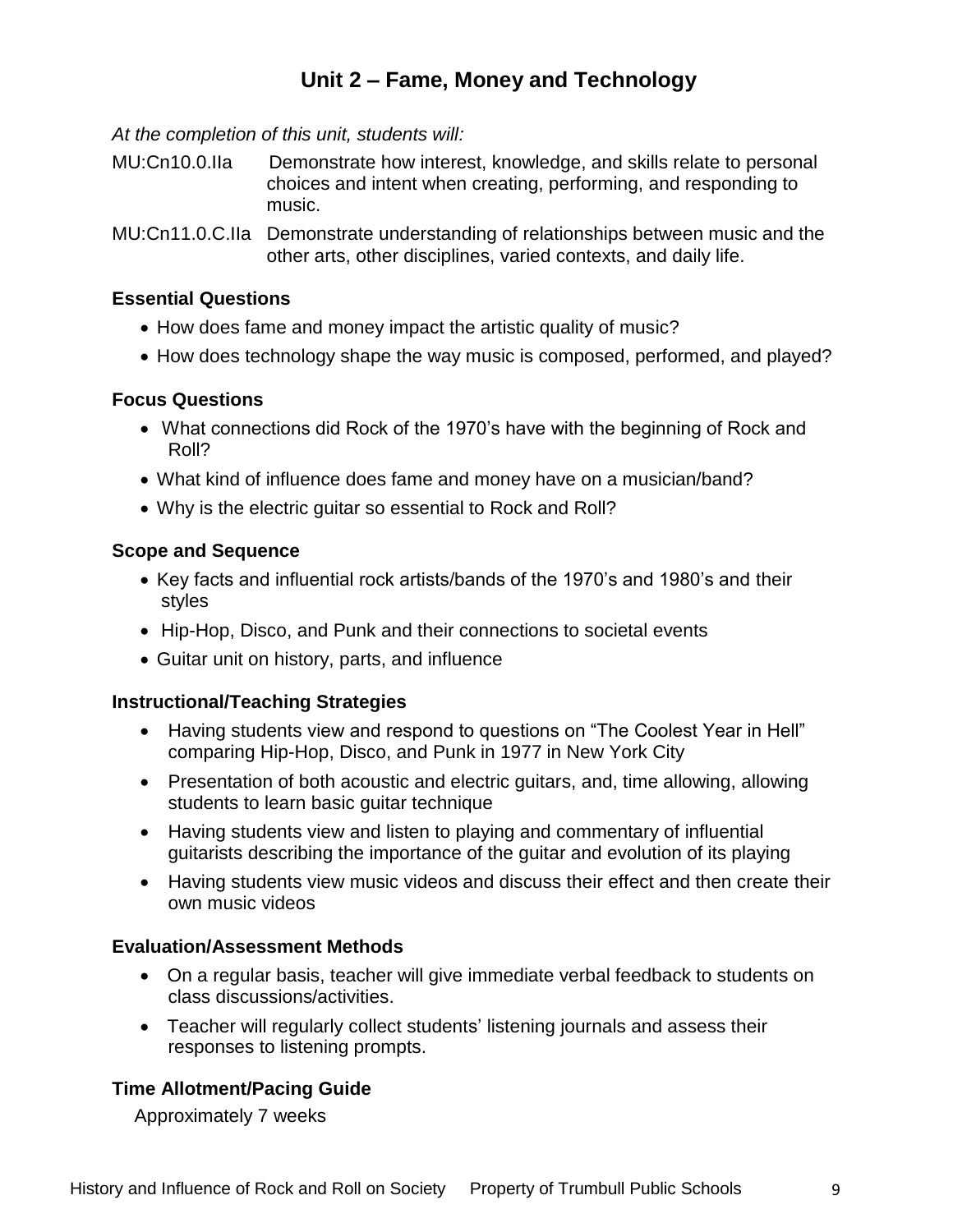# **Unit 3 – Evaluating Artists and Their Music**

*At the completion of this unit, students will:*

- MU:Cn10.0.C.IIa Demonstrate how interests, knowledge, and skills relate to personal choices and intent when creating, performing, and responding to music.
- MU:Cn11.0.C.IIa Demonstrate understanding of relationships between music and the other arts, other disciplines, varied context, and daily life.
- MU:Re7.2.C.1a Analyze aurally the elements of music (including form) of musical works, relating them to style, mood, and context, and describe how the analysis provides models for personal growth as composer, performer, and/or listener.

#### **Essential Questions**

- What makes the difference between a "one-hit" sensation and a widely famous musician/group?
- What is the difference between a live performance/concert experience and a recorded performance, and how might the concert experience be different in the future?
- How do personal hardships impact an artist's/group's artistic output?

#### **Focus Questions**

- How did Michael Jackson break down the color barrier in Pop music?
- What copyright issues affect music/artists?
- How is music marketed, and what influence does that have on the artists, the listeners, and the music industry?

#### **Scope and Sequence**

- The musical characteristics and goals of Pop music and Rock music
- Pop Icons such as Michael Jackson and Madonna and the artistic qualities they possess that enable them to have a lasting legacy/influence
- Live performances and recorded performances, and their comparison
- Current copyright issues present in the music scene, and as compared to the past

#### **Instructional/Teaching Strategies**

- Asking students to respond to the difference between a recorded performance and a live performance of the same song/piece
- Modeling and having students create their own MIDI electronic compositions using Garage Band
- Asking students to rank current Pop artists in terms of whether they will be remembered as Icons, Stars, or Idols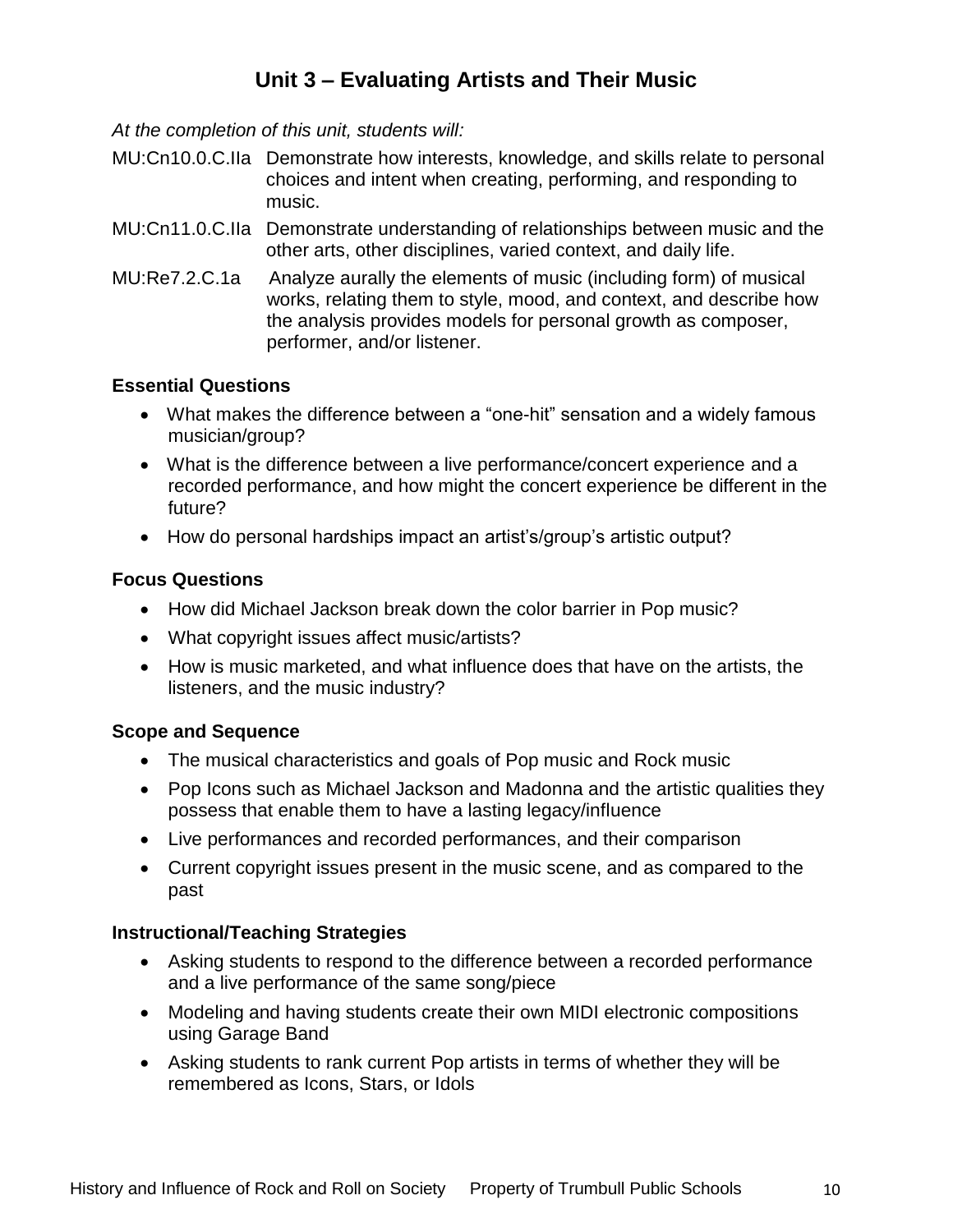#### **Assured Experiences: Projects**

Students will, connecting information and topics learned over the course of the semester, create computer presentations on artists/bands of their choosing, and present to the class.

#### **Evaluation/Assessment Methods**

- On a regular basis, teacher will give immediate verbal feedback to student on class discussions/activities.
- Teacher will regularly collect students' listening journals and assess their responses to listening prompts.

#### **Time Allotment/Pacing Guide**

Approximately 7 weeks